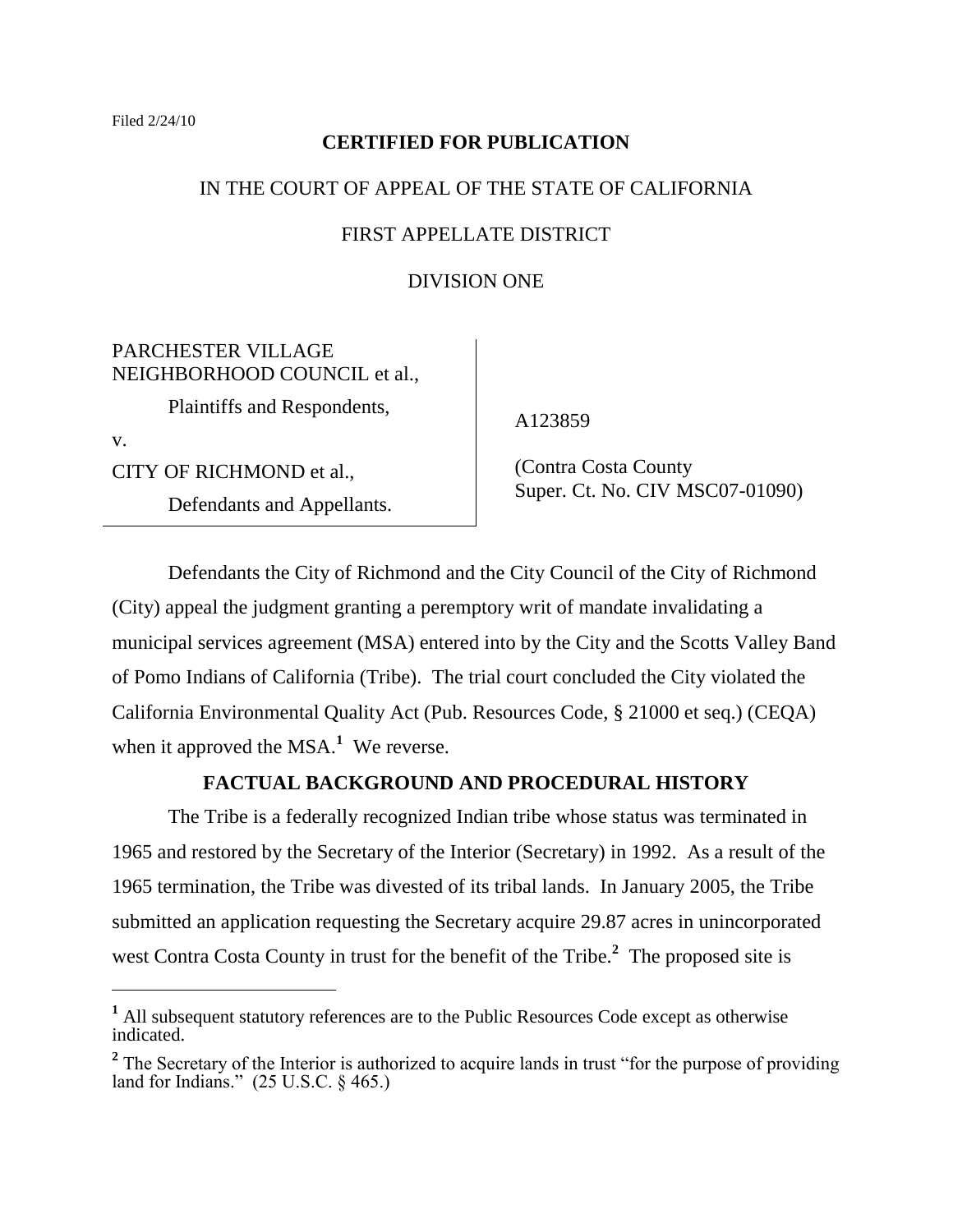adjacent to the City of Richmond. The Tribe plans to use the site to develop, construct and operate a Class III gaming facility, consisting of a 225,000-square-foot structure that would house, among other things, 2,000 gaming machines and 50 gaming tables.<sup>3</sup>

In February 2006, the Tribe released a Draft Environmental Impact Statement (DEIS) prepared pursuant to the federal National Environmental Policy Act of 1969 (42 U.S.C. 4321 et seq.).

On April 17, 2006, representatives from the City met with the Tribe to begin discussions on entering into an agreement regarding the provision of municipal services to the Tribe.

On April 28, 2006, the City submitted comments regarding the DEIS to the U.S. Department of the Interior's Bureau of Indian Affairs (BIA).

On May 10, 2006, the City and the Tribe formally entered into an agreement to negotiate the MSA.

On September 27, 2006, the Tribe responded to the City"s comments on the DEIS.

On November 14, 2006, City staff submitted a report to the City Council outlining key provisions of the proposed MSA. In the report, staff noted that it was unknown whether the federal government would approve the Tribe's application to acquire the proposed casino site. The impact that a state tribal compact would have on the Tribe"s obligations regarding the casino was also unknown.**<sup>4</sup>** If approved, staff predicted the casino would "have a tremendous impact on the surrounding residents and business." As the City would not have any say over the federal or state decisions concerning the Tribe"s

<sup>&</sup>lt;sup>3</sup> The casino facility would be authorized pursuant to the terms and provisions of the Indian Gaming Regulatory Act of 1988. (25 U.S.C. § 2701 et seq. (IGRA).)

<sup>&</sup>lt;sup>4</sup> Class III gaming activities are lawful on Indian lands only if the activities are "conducted in conformance with a Tribal-State compact entered into by the Indian tribe and the State . . . ." (25 U.S.C. § 2710(d)(1)(C).) Article IV, section 19, subdivision (f) of the California Constitution provides, in part: "Notwithstanding . . . any other provision of state law, the Governor is authorized to negotiate and conclude compacts, subject to ratification by the Legislature, for the operation of slot machines and for the conduct of lottery games and banking and percentage card games by federally recognized Indian tribes on Indian lands in California in accordance with federal law"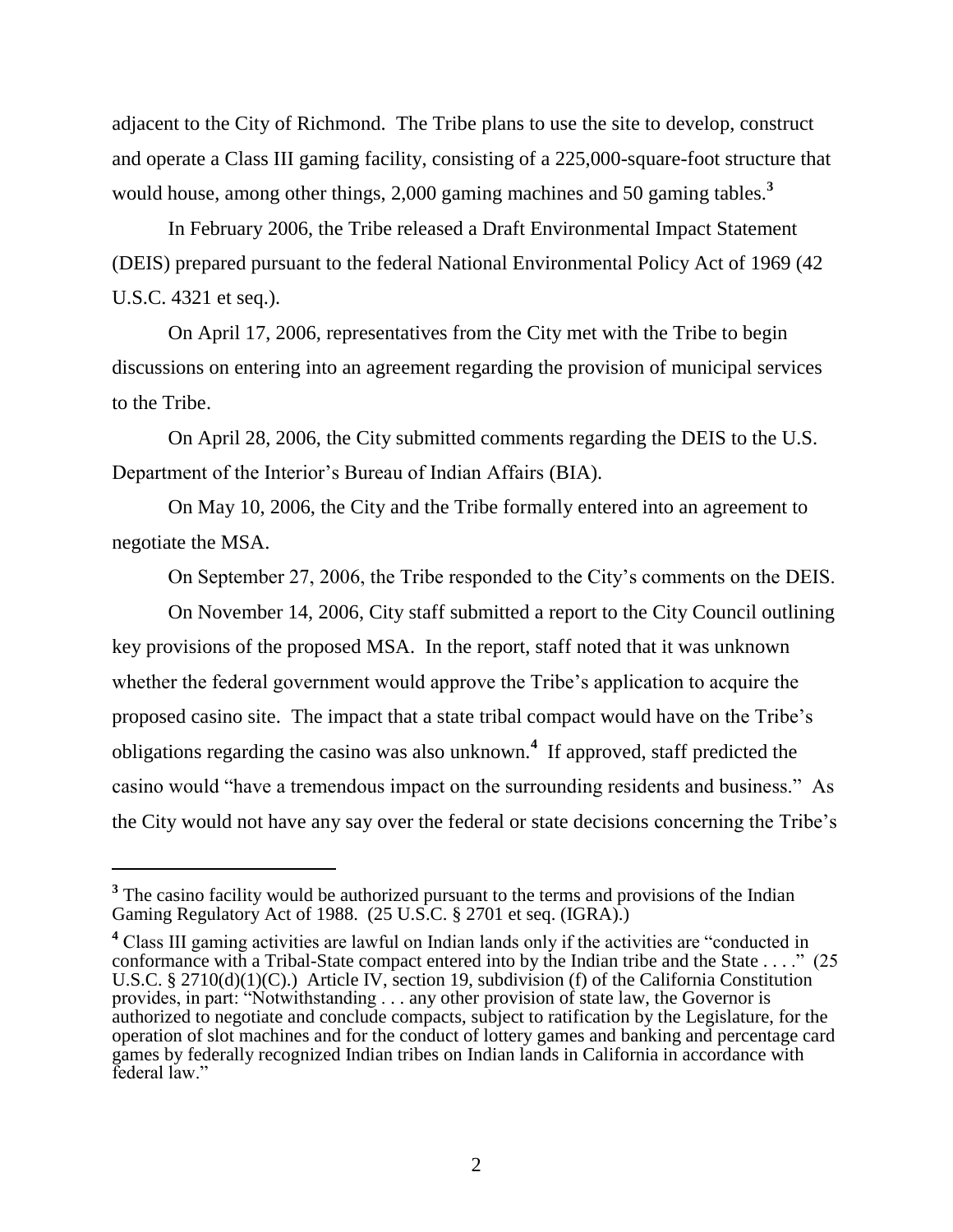casino, staff recommended that the City proceed with the MSA to secure funding in order to mitigate the casino"s direct impact, as well as to improve services throughout the City to mitigate indirect impacts. Staff cautioned that if an MSA was not approved, the City"s opportunity to influence the casino project and receive mitigation in the future could be "severely limited."

On November 21, 2006, the City Council voted to approve the MSA. The approval resolution includes a statement that the federal, state, and City actions associated with the casino are not "projects" of the City within the meaning of CEQA.

On December 27, 2006, the City and the Tribe executed the MSA. The MSA provides that the City will receive, in exchange for the provision of specified City services: (1) a nonrecurring payment of \$8,234,500, \$7.1 million of which is earmarked for fire protection and the remainder of which is earmarked for police and public works, (2) an annual contribution of \$6 million in years one and two, \$8 million in years three and four, \$9 million in years five and six, and \$9 million adjusted annually by the Consumer Price Index (CPI) in years seven to 20, and (3) an annual payment of \$7,459,700, adjusted annually by the CPI, for the 20-year term of the MSA, intended to fund salaries for new police, fire, and public works personnel and equipment. The City also agreed to support the Tribe"s fee-to-trust application. The City disavowed any commitment to make physical changes to the environment as a result of the agreement, but indicated an intent to comply with CEQA in the future if necessary.

On July 26, 2007, the Parchester Village Neighborhood Council, the Citizens of East Shore Parks, Sustainability, Parks, Recycling and Wildlife Defense Fund, and Whitney Dotson (plaintiffs) filed a petition for writ of mandate and a complaint for declaratory and injunctive relief against the City. Plaintiffs contended the MSA was unlawful because the City was required to conduct an environmental review under CEQA before entering into the agreement. They claimed the City "violated CEQA by improperly determining that their approval of the MSA did not constitute the approval of a project subject to CEQA and that their actions were exempt from CEQA."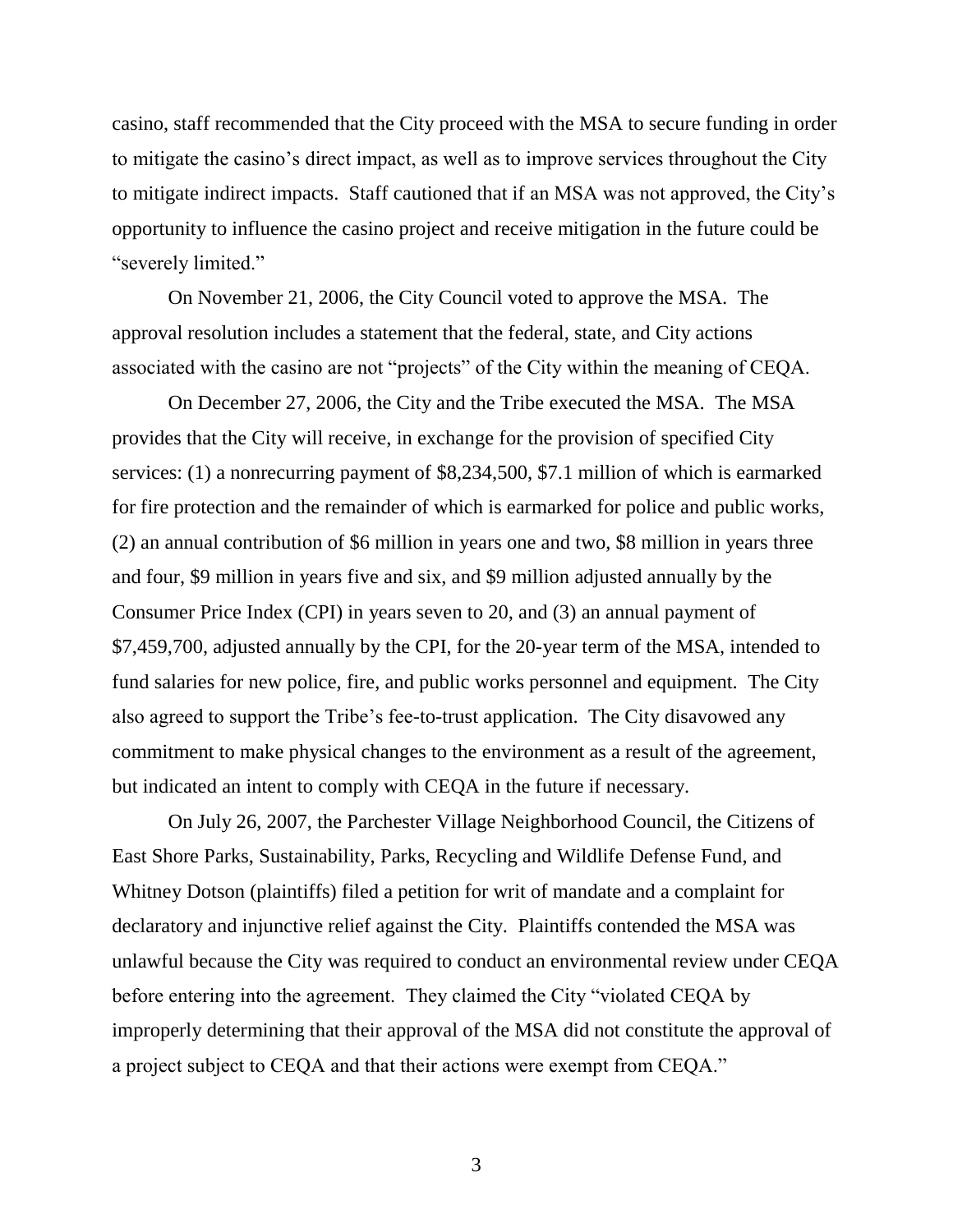On September 2, 2008, the trial court issued a final ruling adopting its tentative ruling in favor of plaintiffs.

On November 7, 2008, the trial court filed its judgment for plaintiffs.

On November 14, 2008, the trial court filed its peremptory writ of mandate, requiring the City to set aside its approval of the MSA. This appeal followed.

#### **DISCUSSION**

### *I. Standard of Review*

A claim that an agency approved a project with potentially significant environmental effects before preparing and considering an EIR is an issue concerning procedural error that is to be decided by the courts independently. (*Save Tara v. City of West Hollywood* (2008) 45 Cal.4th 116, 131 & fn. 10 [84 Cal.Rptr.3d 614, 194 P.3d 344] (*Save Tara*).)

# *II. CEQA*

 $\overline{a}$ 

"CEQA is a comprehensive scheme designed to provide long-term protection to the environment." (*Mountain Lion Foundation v. Fish & Game Com.* (1997) 16 Cal.4th 105, 112 [65 Cal.Rptr.2d 580, 939 P.2d 1280].) In general, "CEQA compels government first to identify the environmental effects of projects, and then to mitigate those adverse effects through the imposition of feasible mitigation measures or through the selection of feasible alternatives. It permits government agencies to approve projects that have an environmentally deleterious effect, but also requires them to justify those choices in light of specific social or economic conditions." (*Sierra Club v. State Bd. of Forestry* (1994) 7 Cal.4th 1215, 1233 [32 Cal.Rptr.2d 19, 876 P.2d 505].)

Under CEQA, local agencies such as the City are required to "prepare . . . an [EIR] on any project that they intend to carry out or approve which may have a significant effect on the environment<sup>5</sup> (§ 21151.) "The Legislature has made clear that an EIR is

<sup>&</sup>lt;sup>5</sup> " 'Environment' " is defined as "the physical conditions which exist within the area which will be affected by a proposed project, including land, air, water, minerals, flora, fauna, noise, [and] objects of historic or aesthetic significance." (§ 21060.5.)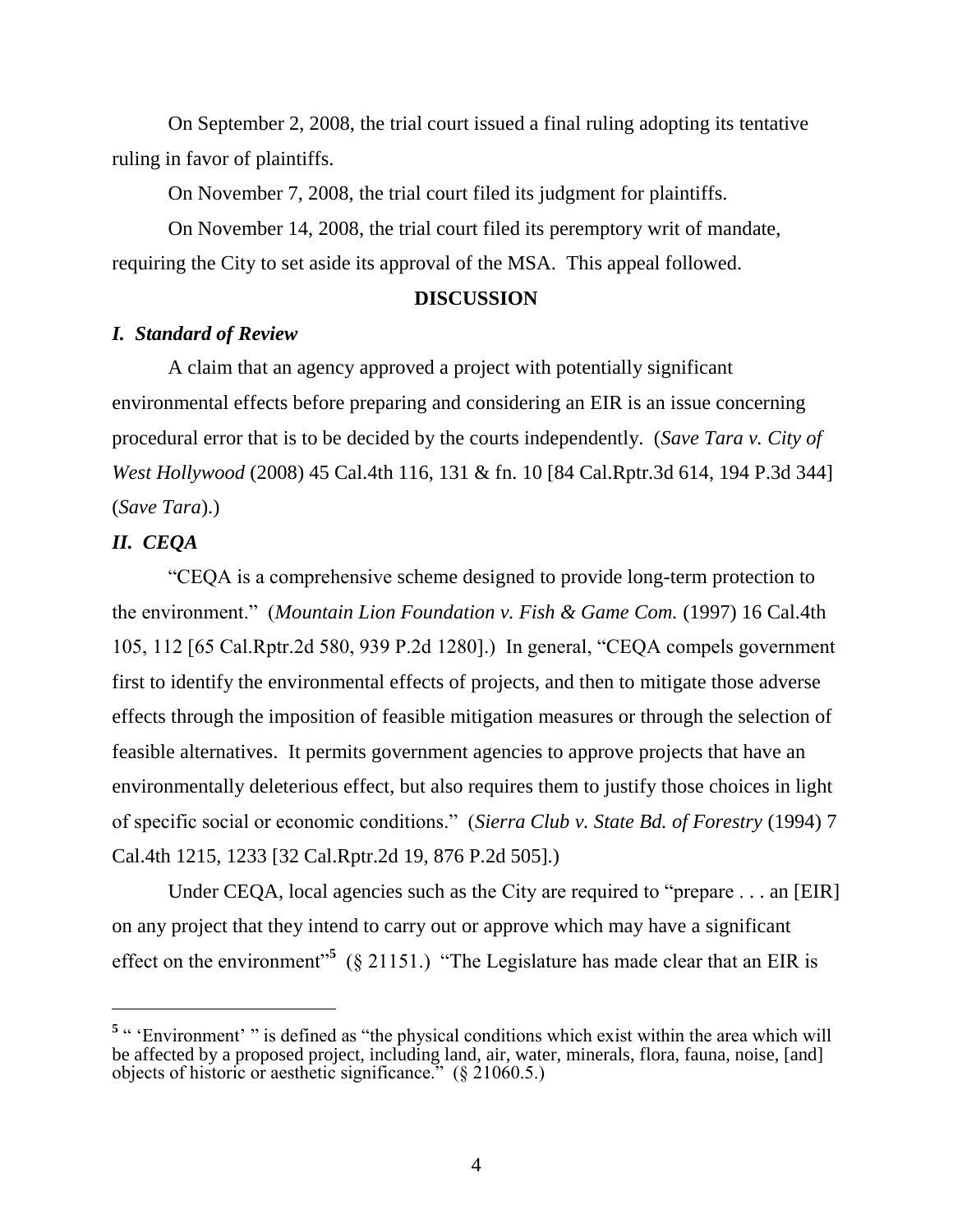an informational document' and that '[t]he purpose of an environmental impact report is to provide public agencies and the public in general with detailed information about the effect which a proposed project is likely to have on the environment; to list ways in which the significant effects of such a project might be minimized; and to indicate alternatives to such a project." [Citations.]" (*Laurel Heights Improvement Assn. v. Regents of University of California* (1988) 47 Cal.3d 376, 391 [253 Cal.Rptr. 426, 764 P.2d 278].) "However, an agency has no duty of compliance with CEQA unless its actions will constitute (1) "approval" (2) of a "project." [Citation.]" (*Concerned McCloud Citizens v. McCloud Community Services Dist.* (2007) 147 Cal.App.4th 181, 191 [54 Cal.Rptr.3d 1] (*McCloud*).)

CEQA applies only to "discretionary projects proposed to be carried out or approved by public agencies . . . ." ( $\S$  21080, subd. (a).) A " 'project' " subject to CEQA is defined as "an activity which may cause either a direct physical change in the environment, or a reasonably foreseeable indirect physical change in the environment, and which is any of the following: [¶] (a) An activity directly undertaken by any public agency. [¶] (b) An activity undertaken by a person which is supported, in whole or in part, through contracts, grants, subsidies, loans, or other forms of assistance from one or more public agencies. [¶] (c) An activity that involves the issuance to a person of a lease, permit, license, certificate, or other entitlement for use by one or more public agencies." (§ 21065.)

## *III. The Trial Court's Ruling*

The trial court found that, for purposes of plaintiffs' petition, the City's "endorsement and construction commitments specified in [the] MSA" constituted a "project" within the meaning of Public Resources Code section 21065 because they amounted to "an activity directly undertaken" by the City with the " "potential for resulting in either a direct physical change in the environment, or a reasonably foreseeable indirect physical change in the environment." ([Cal. Code Regs., tit. 14, § 15378, subd. (a)].)" The court found that while the MSA "has an emphasis on funding mechanisms" it also commits the City "to a range of fire improvements," along with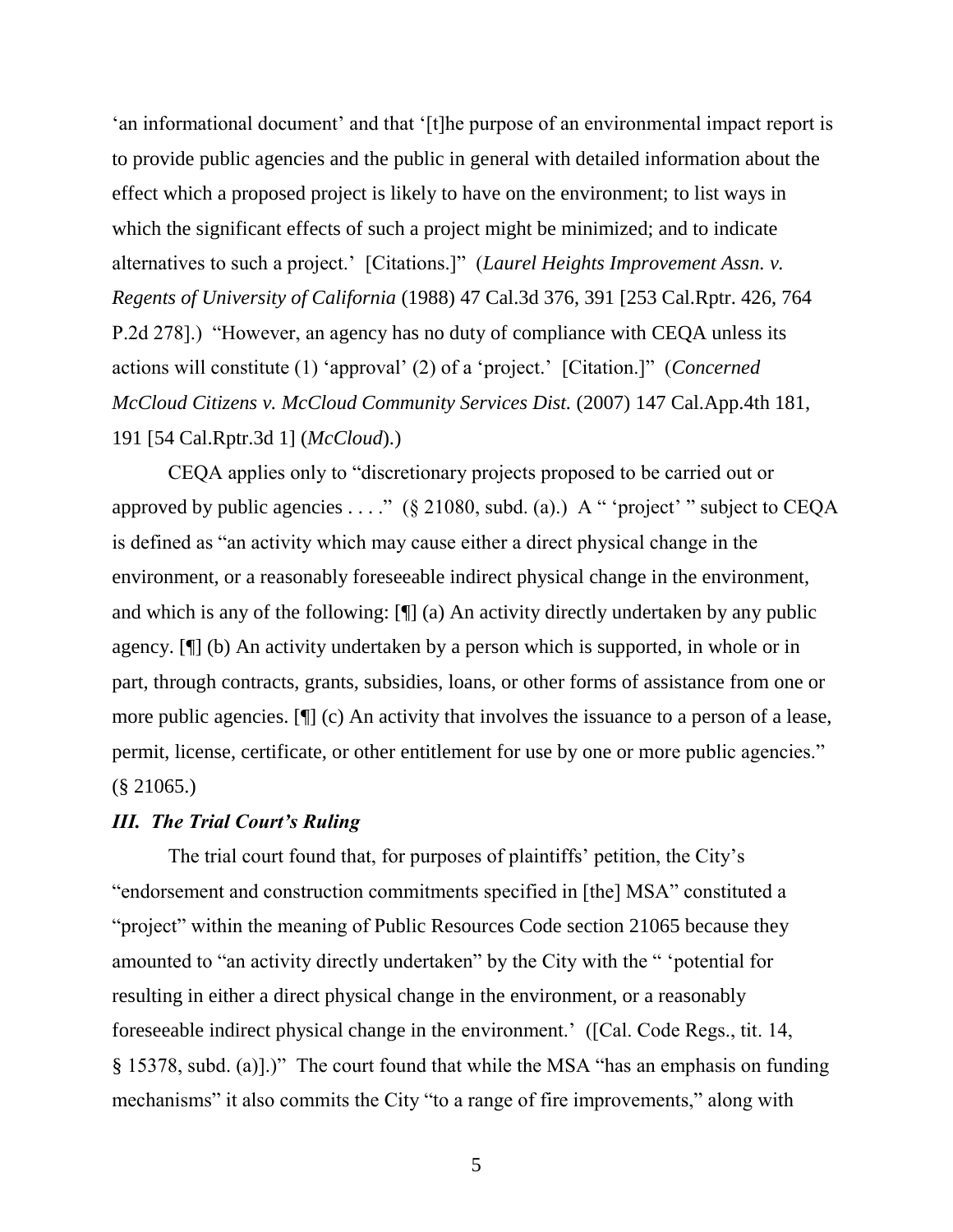various traffic improvements and a bicycle lane. The court also found it significant that the MSA includes "an official endorsement of the Tribe"s fee-to-trust application."

The City claims its decision to enter into the MSA was not an "approval" of a "project" under CEQA. It contends the MSA merely concerns the funding of hypothetical improvements that will be carried out only if certain preconditions are satisfied.

# *IV. Is the Tribe's Casino a CEQA "Project" of the City?*

We first address plaintiffs' repeated claims that the Tribe's casino is itself a "project" that triggers the City"s obligation to comply with CEQA. They contend that "Because the casino is the "activity" for which all these approvals are made, and the casino is clearly a "definite course of action" that will change the physical environment, the MSA triggered CEQA." They assert the City qualifies as both a "responsible" agency,<sup>6</sup> and a "lead" agency<sup>7</sup> with respect to the casino project. The City counters that it had no regulatory authority over the casino and therefore the casino is not a "project" of the City within the meaning of CEQA. We find the City"s position to be persuasive.

As noted above, Public Resources Code section 21065 defines "project" to include "an activity which may cause either a direct physical change in the environment, or a reasonably foreseeable indirect physical change in the environment, and which is . . . [¶] . . . [a]n activity *directly undertaken* by any public agency." (*Id.* subd. (a), italics added.) The CEQA Guidelines (Cal. Code Regs., tit. 14, § 15000 et seq.)**<sup>8</sup>** describe an "activity directly undertaken by any public agency" to include "public works construction and related activities clearing or grading of land, improvements to existing public structures, enactment and amendment of zoning ordinances, and the adoption and amendment of

**<sup>6</sup>** See California Code of Regulations, title 14, section 15096.

<sup>&</sup>lt;sup>7</sup> See section 21100, subdivision (a).

**<sup>8</sup>** All further citations to title 14, section 15000 et seq. of California Code of Regulations will be referred to as Guidelines.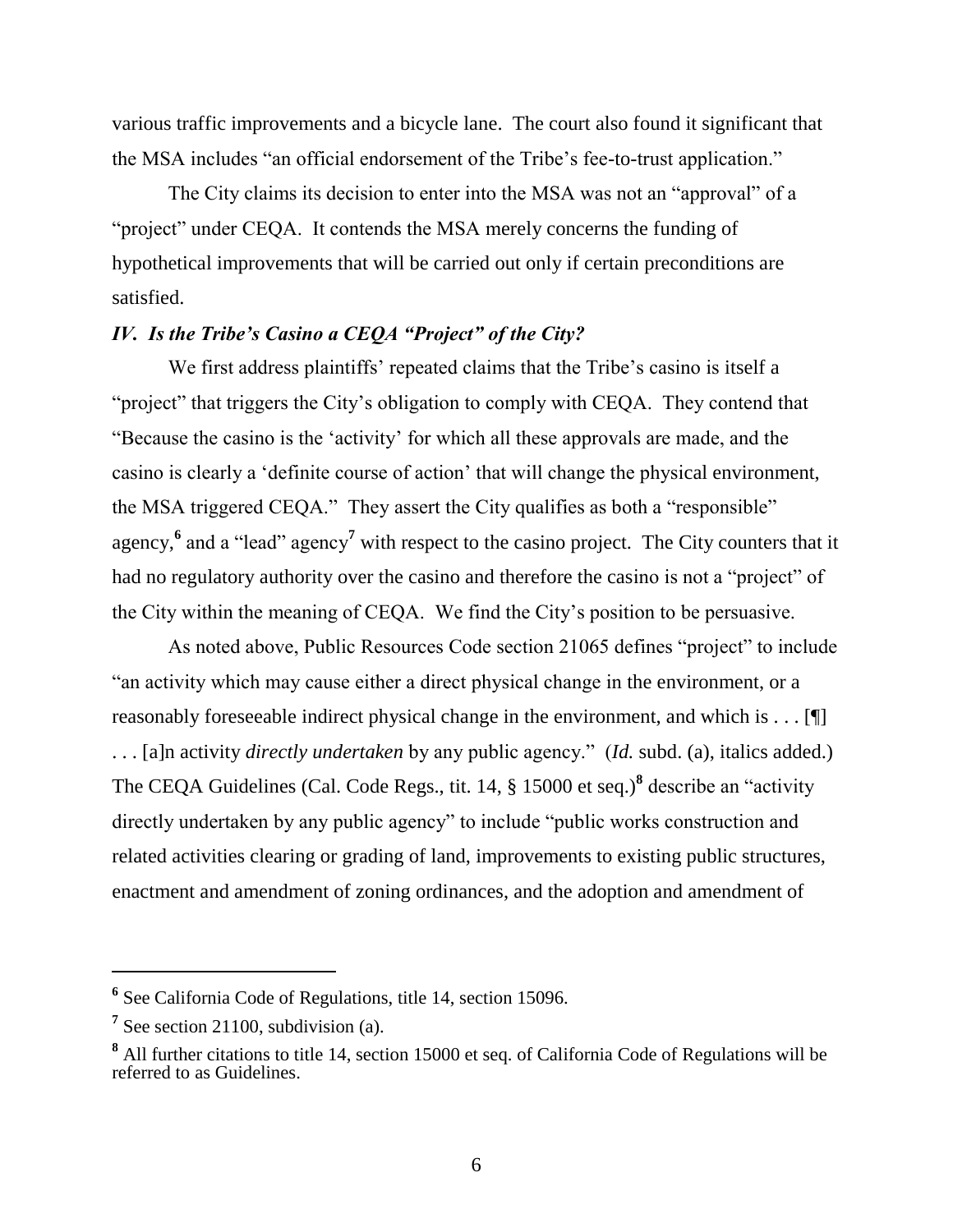local General Plans or elements thereof . . . .<sup>99</sup> (Guidelines, § 15378, subd. (a).) The Guidelines further provide that "approval," with respect to private projects, "occurs upon the earliest commitment to issue or the issuance by the public agency of a discretionary contract, grant, subsidy, loan, or other form of financial assistance, lease, permit, license, certificate, or other entitlement for use of the project." (Guidelines, § 15352, subd. (b).) The Guidelines must be read in the context of Public Resources Code section 21151 which provides that local agencies "shall prepare . . . an environmental impact report on any project *that they intend to carry out or approve* which may have a significant effect on the environment." (Italics added.)

In our view, the Tribe"s casino development does not constitute a "project" of the City under CEQA because the City has no legal authority over the property upon which the casino will be situated. While the MSA does indicate that the City agreed to support the Tribe"s efforts to acquire the land and to obtain the requisite approvals from the BIA and the Governor, this expression of support does not transform the casino into a "project" so as to trigger the City's preparation of an EIR.

First, an agency does not commit itself to a project "simply by being a proponent or advocate of the project . . . ." (*City of Vernon v. Board of Harbor Comrs.* (1998) 63 Cal.App.4th 677, 688 [74 Cal.Rptr.2d 497], disapproved on other grounds in *Save Tara, supra,* 45 Cal.4th 116, 131, fn. 10.) " "If having high esteem for a project before preparing an environmental impact report (EIR) nullifies the process, few public projects would withstand judicial scrutiny, since it is inevitable that the agency proposing a project will be favorably disposed to it.' [Citation.]" (*Save Tara, supra,* at pp. 136–137.) Secondly, the proposed casino will be built on a site that is entirely outside the City's

<sup>&</sup>lt;sup>9</sup> "The term 'CEQA Guidelines' refers to the regulations for the implementation of CEQA authorized by the Legislature [citation], codified in title 14, section 15000 et seq. of the California Code of Regulations, and "prescribed by the Secretary for Resources to be followed by all state and local agencies in California in the implementation of [CEQA].' [Citation.] In interpreting CEQA, we accord the CEQA Guidelines great weight except where they are clearly unauthorized or erroneous." (*Muzzy Ranch Co. v. Solano County Airport Land Use Com*. (2007) 41 Cal.4th 372, 380, fn. 2 [60 Cal.Rptr.3d 247, 160 P.3d 116].)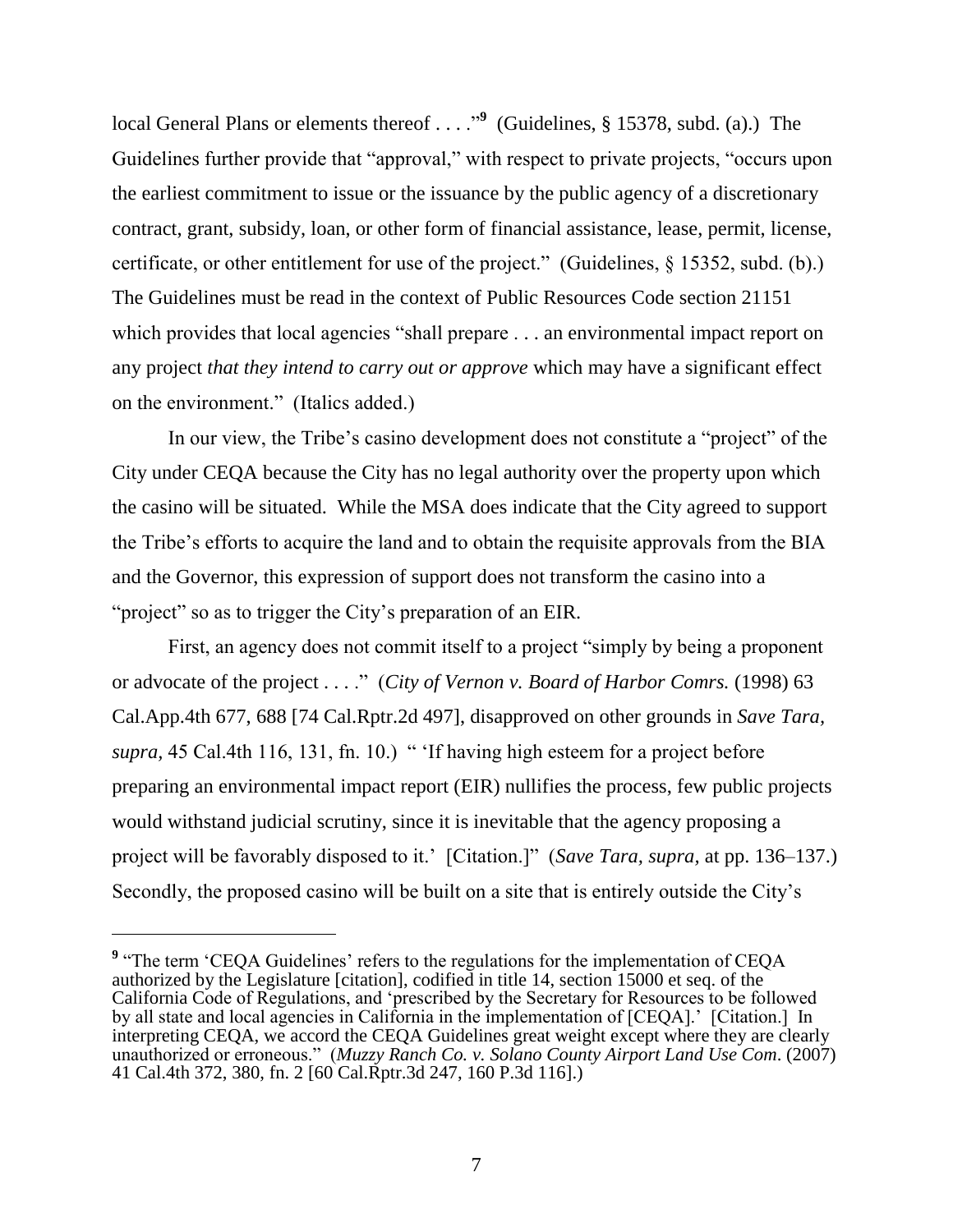boundaries. Therefore the City has no legal jurisdiction over the property. Should the City change its mind and decide to "disapprove" of the project, its decision would not be binding on the BIA or the Governor.

Plaintiffs claim the City has "substantial influence" over the federal government's decision to grant the Tribe"s fee-to-trust application because, under title 25 of the United States Code section  $2719(b)(1)(A)$  of the IGRA, the City's opinion on the matter "must" be considered.**<sup>10</sup>** The referenced statute requires the Secretary to consult with "appropriate" local officials before approving an application. As the City notes, however, the provision under which the Tribe sought the casino site (25 U.S.C. § 2719(b)(1)(B)(iii)) does not require local government approval or support.**<sup>11</sup>** While plaintiffs assert the City "exercised considerable control over the casino project"s size, timing and impacts," they do not cite to anything in the record to support their assertion that the MSA "represents the City"s pivotal go/no-go approval of this project," or that its refusal to support the Tribe could have prevented the casino from being constructed.

Additionally, the case that plaintiffs rely on, *County of Amador v. City of Plymouth* (2007) 149 Cal.App.4th 1089 [57 Cal.Rptr.3d 704] (*Amador*), actually undermines their position. In *Amador,* the appellate court found the acquisition of trust lands for a casino development was not the "project" of the City of Plymouth within the meaning of CEQA precisely because "neither the taking of lands in trust nor the [casino development] requires the formal approval of the City . . . ." (*Amador, supra,* at p. 1094.) Instead, the municipal services agreement involved in that case was deemed to be subject

<sup>&</sup>lt;sup>10</sup> Title 25 United States Code section 2719(b)(1)(A) provides that gaming can be conducted on land that is acquired in trust by the Secretary after 1988 if "the Secretary, after consultation with the Indian tribe and appropriate State and local officials, including officials of other nearby Indian tribes, determines that a gaming establishment on newly acquired lands would be in the best interest of the Indian tribe and its members, and would not be detrimental to the surrounding community, but only if the Governor of the State in which the gaming activity is to be conducted concurs in the Secretary"s determination . . . ."

**<sup>11</sup>** Title 25 United States Code section 2719(b)(1)(B)(iii) provides that gaming may be conducted on land taken into trust by the Secretary after 1988 if the land is taken as part of "the restoration of lands for an Indian tribe that is restored to Federal recognition."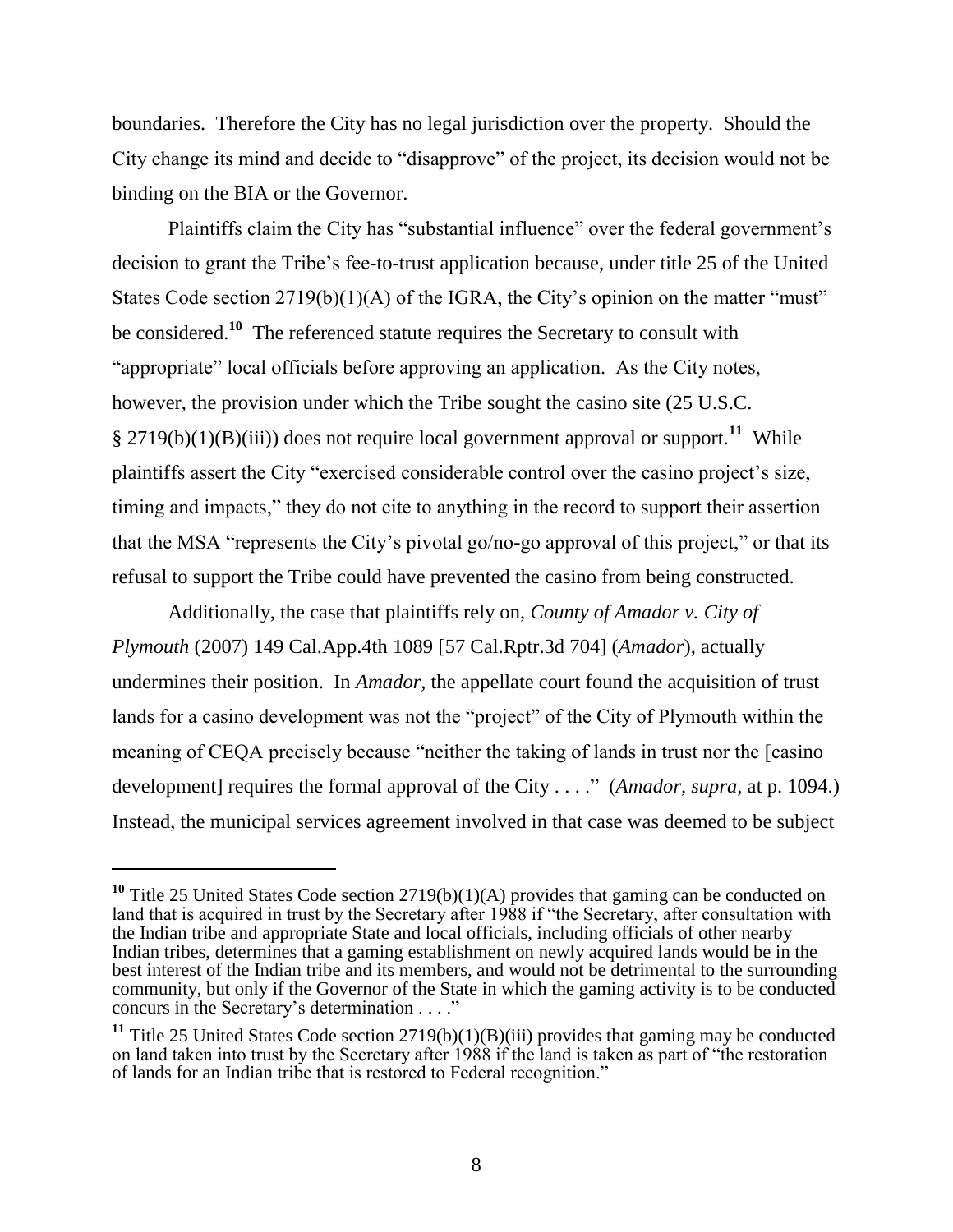to CEQA because it unconditionally obligated the city to vacate a portion of a city road and to remodel the city"s existing fire station. The agreement also conditionally obligated the city to construct connections to the casino"s sewer and water systems and to increase system capacity to meet the needs of the casino development. (*Amador, supra,* at p. 1094.) The appellate court "made clear" that the project for purposes of CEQA consisted "of the things which the MSA commits the City to construct." (*Amador, supra,* at p. 1097, fn. 6.) Further, the court affirmed the CEQA "project" was *not* the casino itself, "for the approval of that project, with the exception of the state"s role in authorizing gambling pursuant to a compact, is confined to the federal government." (*Amador, supra,* at p. 1104.) In sum, the casino project is not a "project" of the City within the meaning of CEQA.

# *V. Is the MSA's Support of the Tribe's Fee-to-trust Application a CEQA "Project"?*

Plaintiffs claim the MSA"s support of the Tribe"s fee-to-trust application to the BIA constitutes a project requiring CEQA review. We have already held that the Tribe's casino is not a "project" of the City for the purposes of CEQA. Accordingly, it follows that the City's endorsement of the Tribe's fee-to-trust application is also not the City's "project."

Again, plaintiffs" reliance on *Amador* is misplaced. In *Amador,* the city had sent a letter to the Secretary in support of the tribe"s application to place the land in trust. The letter was incorporated into the MSA. (*Amador, supra,* 149 Cal.App.4th 1089, 1094.) While the appellate court stated "it is unrealistic to assert that the City's support [of the tribe"s application] has no consequences for the process being pursued by the Tribe," (*id.*  at p. 1105), the court did not hold that the expression of support, standing alone, was a "project" for CEQA purposes. Further, in discussing why it would not sever the letter of support from the municipal services agreement, the court did not hold the letter was invalid because it was a project. Rather, the court held that the city"s letter of support constituted "the sole consideration for the Tribe"s entering into the MSA" and that this support thus was "an approval of obligations under the MSA to engage in activities" in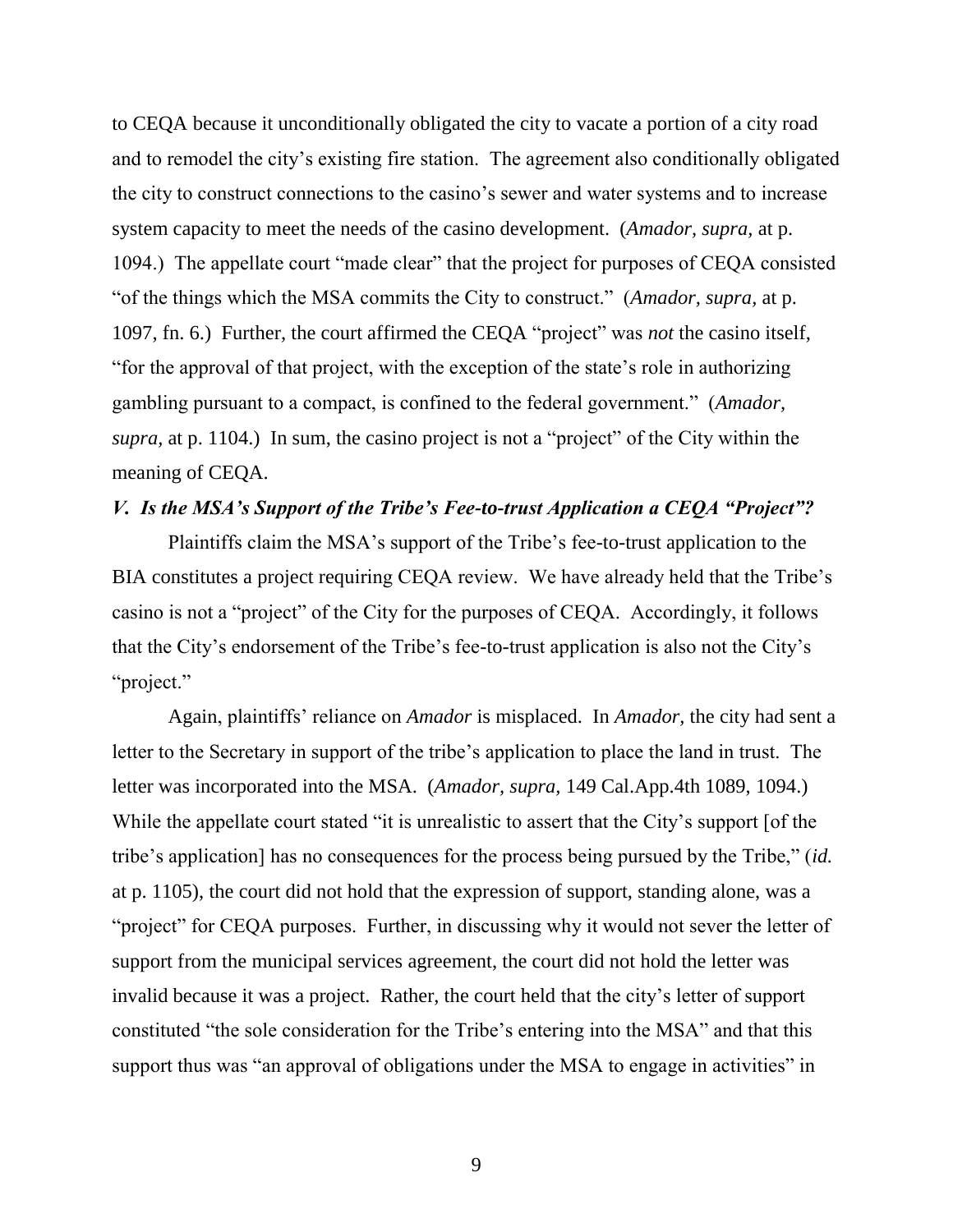violation of CEQA, rendering the letter void and the entire contract a nullity. (*Amador, supra,* at p. 1114.)

#### *VI. Is the MSA a Funding Mechanism?*

The City asserts that CEQA does not apply to agency actions that "simply provide a mechanism for funding possible improvements and do not commit the public agency to approve any specific project." The City further notes the MSA does not ignore the possibility that CEQA may apply in the future should any improvements be implemented because the agreement provides: "If and to the extent the City hereafter determines that it is required to comply with CEQA with respect to any activities undertaken to fulfill its obligations under this Agreement, the City shall comply with CEQA at such time." Plaintiffs argue that the MSA, while including provisions related to funding, also sets forth "substantive duties that commit both the Tribe and the City to approve and construct numerous improvements and provide related services," thereby triggering CEQA review.

In *Save Tara, supra,* the Supreme Court addressed the proper application of CEQA in the context of a public agency"s approval of a contract relating to a proposed development. In that case, the City of West Hollywood had agreed to allow a private developer to redevelop property for senior housing. The agreement was conditioned on future compliance with CEQA. (*Save Tara, supra,* 45 Cal.4th 116, 125–126.) The court concluded that, because the city had already committed itself to the project, it was required to prepare and consider an EIR before entering into the agreement. (*Id*. at pp. 142–143.) In reaching this conclusion, the court considered the following factors. First, the city "agreed to initially lend the developer nearly half a million dollars, a promise *not* conditioned on CEQA compliance" and if the city "did not give final approval to the project, . . . it would not be repaid." (*Id.* at p. 140*.*) Secondly, the agreement provided that "whether CEQA requirements had been met was to be "reasonably determined by the City Manager,' language that could have left [the city] open to charges it acted unreasonably, had it ultimately declined to certify the EIR or make any needed CEQA findings." (*Ibid*.) Third, the agreement "had no provision for appealing to the city council the city manager"s decision on, or waiver of, CEQA compliance." (*Id.* at p. 141.)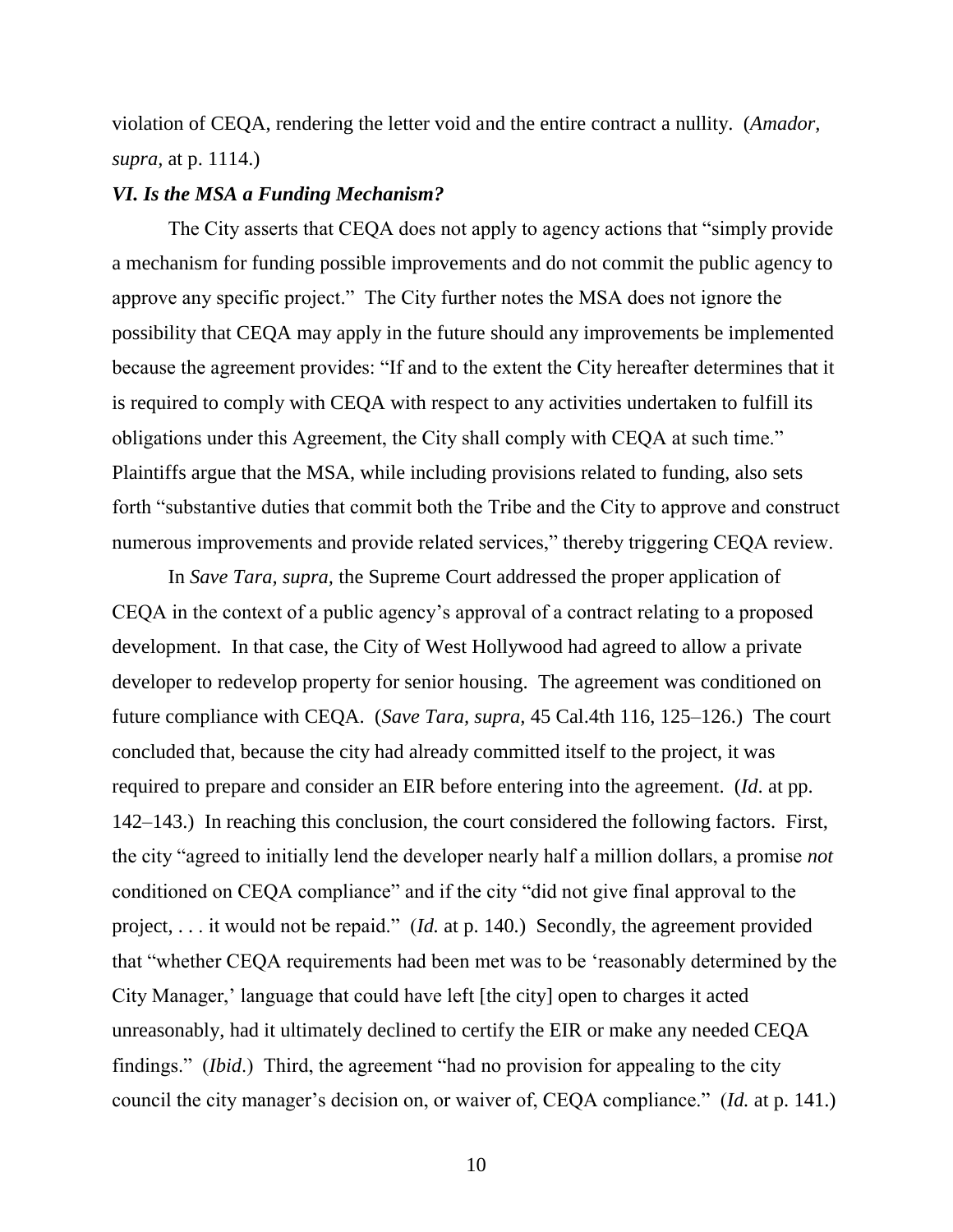Fourth, the agreement "arguably left open the question whether [the city] remained free to find that the EIR was legally adequate and yet to reject the project on substantive environmental grounds." (*Id.* at p. 140.) Fifth, the city made "public announcements that it was determined to proceed with the development" of the project. (*Id.* at p. 142.) Sixth, the city "proceeded with tenant relocation on the assumption the property would be redeveloped as in the proposed project." (*Ibid.*) These factors tended "strongly to show that [the city"s] commitment to the . . . project was not contingent on review of an EIR." (*Ibid.*)

Unlike the municipality in *Save Tara,* it appears to us that the City did not unconditionally commit itself to making any of the physical changes referenced in the MSA. We thus agree with the City"s contention that the MSA is best understood as a mechanism for funding proposed projects that may be modified or not implemented at all depending upon a number of factors, including CEQA environmental review. (Guidelines, § 15378, subd.  $(b)(4)$ .)<sup>12</sup>

We addressed a situation similar to the present one in *Citizens to Enforce CEQA v. City of Rohnert Park* (2005) 131 Cal.App.4th 1594 [33 Cal.Rptr.3d 208] (*Rohnert Park*). In that case, a city had entered into a memorandum of understanding (MOU) with an Indian tribe regarding a gambling casino the tribe proposed to construct outside the city limits. (*Id.* at pp. 1597–1598.) The MOU was "an agreement to establish a source of funds for potential future improvements if the casino project takes place." (*Id.* at p. 1601.) The MOU also addressed "the ways in which the Tribe agree[d] to mitigate potential impacts of its casino project." (*Id*. at p. 1600.) Noting that the MOU acknowledged CEQA review could be required if the city were to provide infrastructure for the casino, we held the city"s entry into the MOU was not a "project" because the agreement merely authorized a funding mechanism. (*Id*. at p. 1601.)

<sup>&</sup>lt;sup>12</sup> CEQA Guidelines section 15378, subdivision (b)(4), provides that a "project" does not include "The creation of government funding mechanisms or other government fiscal activities, which do not involve any commitment to any specific project which may result in a potentially significant physical impact on the environment.<sup>"</sup>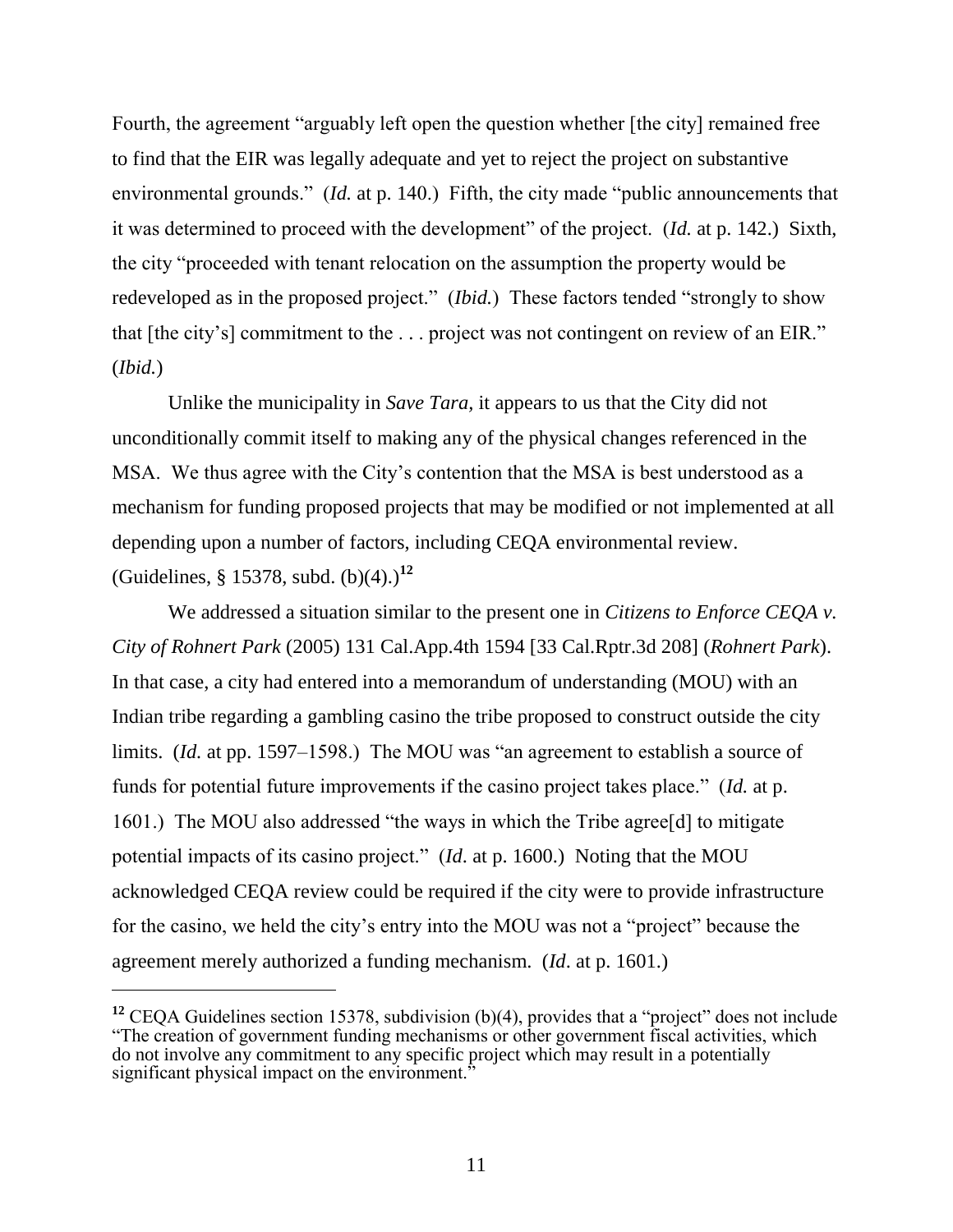In *Rohnert Park,* we cited to *Kaufman & Broad-South Bay, Inc. v. Morgan Hill Unified School Dist.* (1992) 9 Cal.App.4th 464 [11 Cal.Rptr.2d 792] (*Kaufman & Broad*), wherein the appellate court "held that a school district's resolution to establish a community facilities district (CFD 1) to raise funds, "to acquire sites for the construction of schools, to lease or purchase portable classrooms and buses, and to rehabilitate future facilities' was not a 'project' for purposes of CEQA compliance. [Citation.]" (*Rohnert Park, supra,* 131 Cal.App.4th 1594, 1601.) The court in *Kaufman & Broad* explained: "The only foreseeable impact from formation of CFD 1 is that when the District does determine sometime in the future to acquire sites for the construction of schools, to lease or purchase portable classrooms and buses, and to rehabilitate future facilities it will have some of the funds necessary to do so. When it makes those decisions, which depend in large part on the pattern of development within the District, it will have to examine the environmental impacts. Here the District's resolution forming CFD 1 is not 'an essential step culminating in action which may affect the environment." [Citation.]" (*Kaufman & Broad, supra*, at p. 474.)

We found the MOU in *Rohnert Park* to be similar to the funding mechanism addressed by the appellate court in *Kaufman & Broad*: "It sets no time for development and does not obligate the City to undertake a specified construction project. Rather, it is an agreement to establish a source of funds for potential future improvements if the casino project takes place. The MOU specifically acknowledges that CEQA review and compliance may be required if the City ever provides infrastructure related to the casino project. Mere authorization of the funding mechanism set out in the MOU is not a "project" for purposes of CEQA." (*Rohnert Park, supra,* 131 Cal.App.4th 1594, 1601.)

Plaintiffs claim that the MSA is not merely a funding mechanism because it commits the City to support the Tribe"s applications to the Governor and the BIA, as well as to the construction of "substantial physical improvements and services." While plaintiffs concede that "the specific location and timing of some of these improvements and services will be identified more specifically in the future," they argue that the City "has definitely committed to support the casino project and assume responsibility for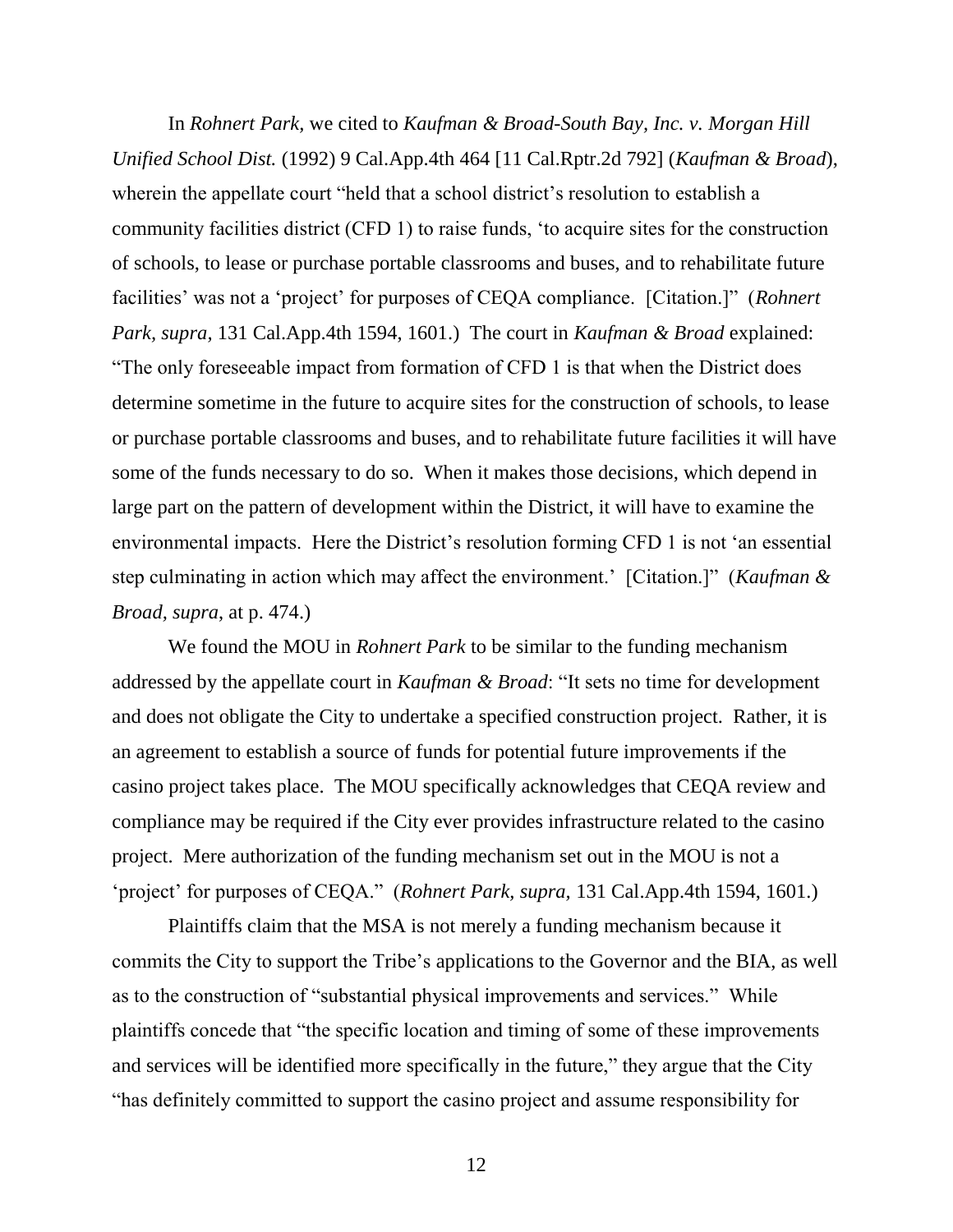providing extensive supportive facilities and services by entering into the MSA." Plaintiffs seek to distinguish *Rohnert Park* and *Kaufman & Broad,* arguing that the agreements at issue in those cases "*only* committed the government agencies to financial arrangements, and were therefore construed by the courts as mere funding mechanisms that are not subject to CEQA." They claim the MSA "includes substantive duties that commit both the Tribe and the City to approve and construct numerous improvements and provide related services . . . ." We are not persuaded.

The MSA at issue in the present case is similar to the *Rohnert Park* MOU. Both agreements set no timeline for the construction of physical improvements and do not obligate the City to undertake any specified construction project. (*Rohnert Park, supra,* 131 Cal.App.4th 1594, 1601.) Similarly both documents specifically acknowledge that CEQA review might be required if the municipality ultimately provides infrastructure related to the casino projects. (*Rohnert Park, supra,* at p. 1601.) While an agreement"s conditioning of initial approval on CEQA compliance is not determinative with respect to the timing of CEQA review, it is relevant.

In *Save Tara, supra,* our Supreme Court considered the impact of a similar CEQA compliance condition in an agency"s agreement allowing private development. The court concluded that the agreement's "conditioning of final approval on CEQA compliance is relevant but not determinative" in deciding whether a public agency has committed itself to, and therefore approved, a project. (*Save Tara, supra,* 45 Cal.4th 116, 139.) Such a condition "can be a legitimate ingredient in a preliminary public-private agreement for exploration of a proposed project, but if the agreement, viewed in light of all the surrounding circumstances, commits the public agency as a practical matter to the project, the simple insertion of a CEQA compliance condition will not save the agreement from being considered an approval requiring prior environmental review." (*Id.* at p. 132.) The court applied "the general principle that before conducting CEQA review, agencies must not 'take any action' that significantly furthers a project 'in a manner that forecloses alternatives or mitigation measures that would ordinarily be part of CEQA review of that public project." [Citations.]" (*Id*. at p. 138.) In the present case,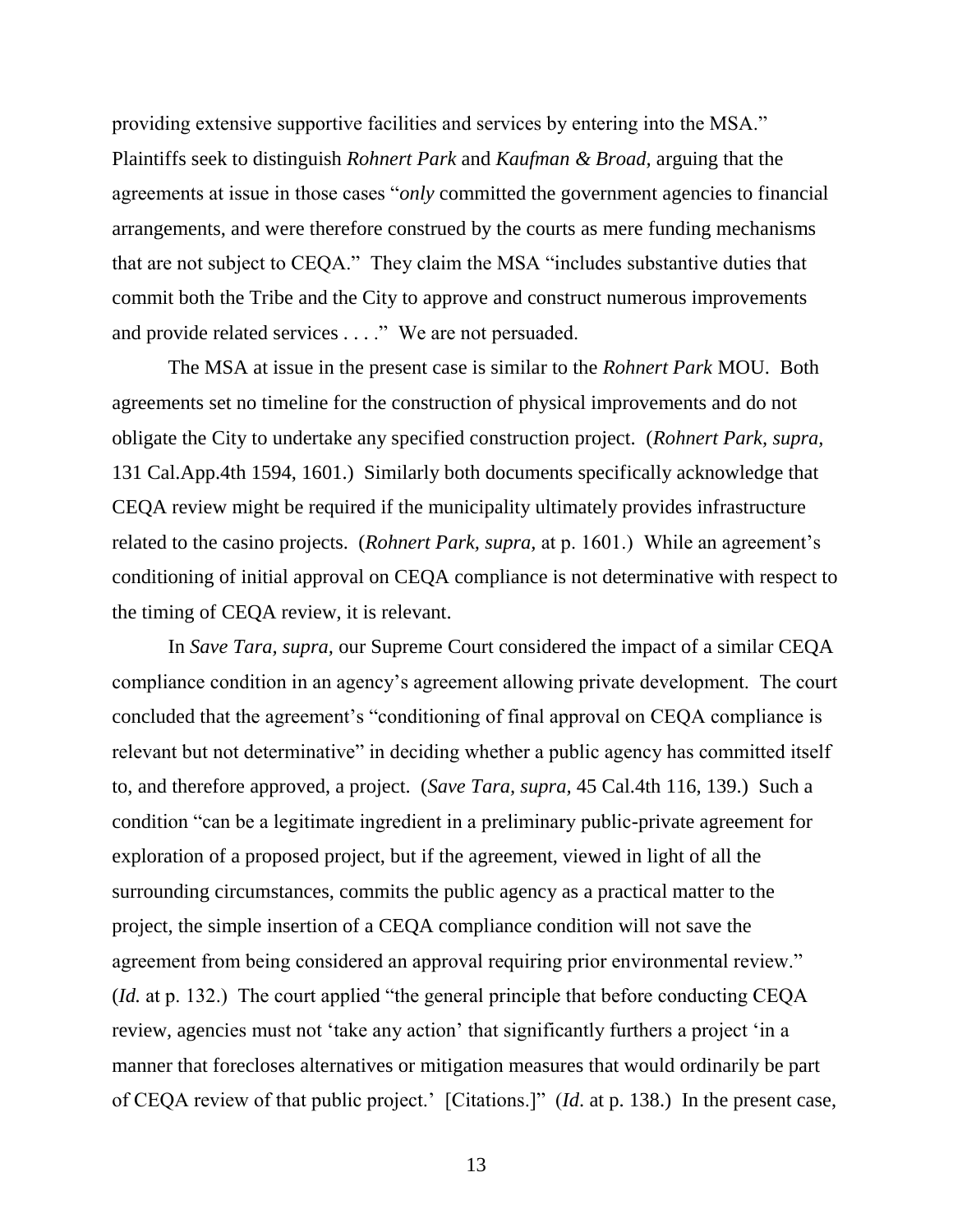we conclude the MSA"s CEQA compliance condition is a "legitimate ingredient" of the parties" agreement.

The MSA is also distinguishable from the agreement that was invalidated in *Amador, supra*. In *Amador,* the municipal services agreement *required* the City to remodel its fire station, to construct any required connection to its existing sewer collection system, to install a backflow valve and sampling manhole with meter, to obtain any required easements for sewer infrastructure, and to vacate a city road. Further, "The MSA did not specifically acknowledge that any of these actions, or any other actions taken by the City might require CEQA review." (*Amador, supra,* 149 Cal.App.4th 1089, 1112.) For these reasons, the appellate court deemed the agreement "unlike the mere funding agreement in *Rohnert Park*." (*Ibid*.)

The present case also contrasts with *Citizens for Responsible Government v. City of Albany* (1997) 56 Cal.App.4th 1199 [66 Cal.Rptr.2d 102] (*Albany*), relied on by plaintiffs. In *Albany,* the city council negotiated an agreement allowing a developer to add a cardroom gaming facility to its existing horse racing track operation. (*Id*. at pp. 1205–1206.) The city council then passed several resolutions ordering the development agreement, among other items, be placed on the ballot as "Measure F" for the general election. (*Albany, supra,* at p. 1206.) The voters passed Measure F by a narrow margin and a legal challenge followed, in part based on CEQA. (*Albany, supra,* at p. 1206.) Because the development agreement gave the developer a vested right to complete its gaming facility within certain clear and narrowly defined parameters, the appellate court concluded the agreement qualified as a "project" subject to the provisions of CEQA. (*Albany, supra,* at p. 1215.) The court rejected the city"s contention that prior CEQA review was not required because the agreement contained terms contemplating subsequent environmental review and the incorporation of " 'reasonably' feasible mitigation measures." (*Albany, supra,* at pp. 1219–1220.) First, the agreement's procedures and standards for analyzing and identifying impacts and mitigation measures were inconsistent with CEQA, which requires analysis of environmental concerns before approval of a project. (*Albany, supra*, at pp. 1219–1221.) Second, by entering into the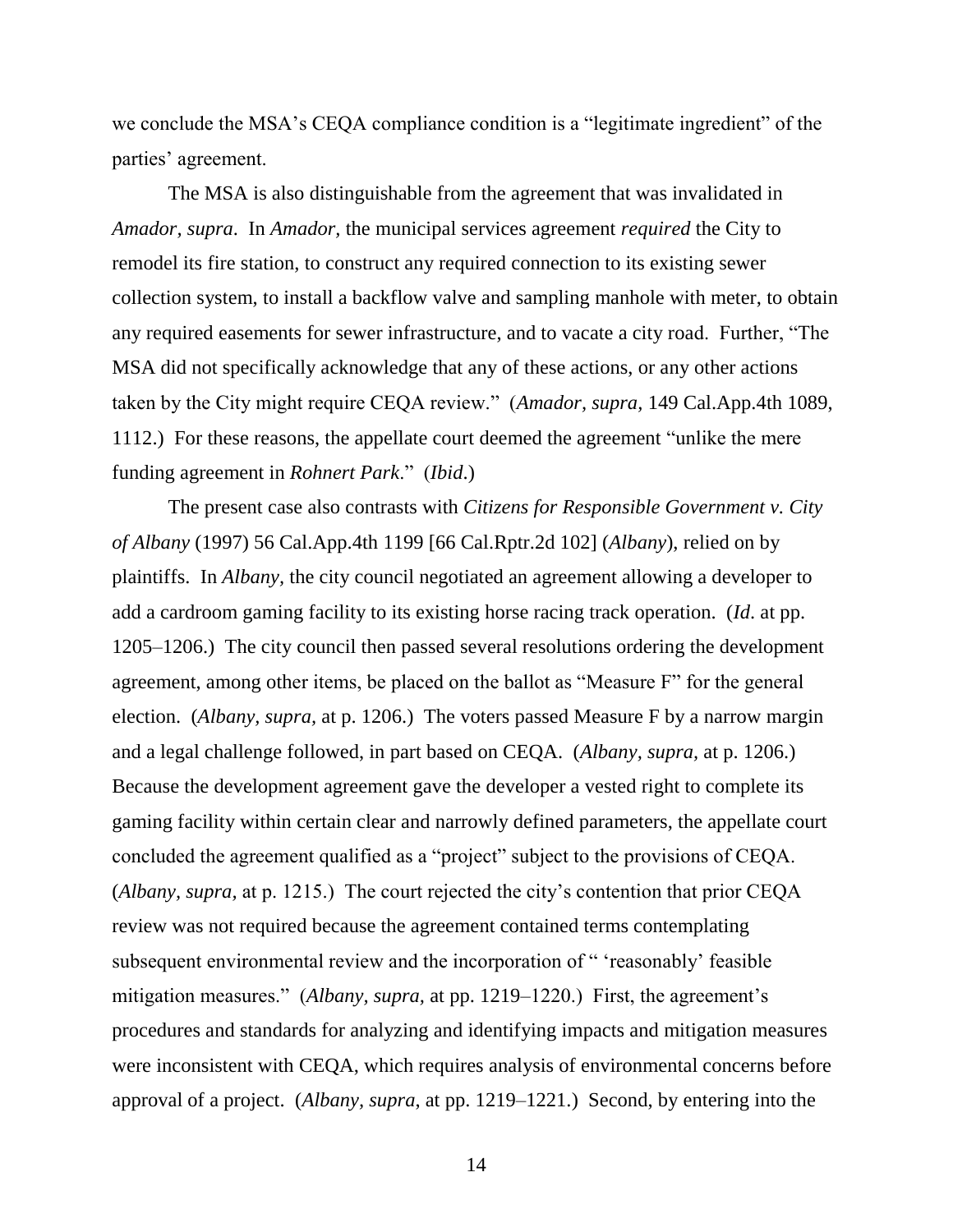agreement, the city had contracted away its authority to consider a full range of mitigation measures. (*Id*. at pp. 1221–1222.) Finally, the development agreement precluded consideration of the "no project" alternative, contrary to the requirement of CEQA.**<sup>13</sup>** (*Albany, supra,* at pp. 1222–1223.)

Here, we cannot conclude that the City, by entering into the MSA, has "contracted away its power to consider the full range of alternatives and mitigation measures required by CEQA" (*Albany, supra,* 56 Cal.App.4th 1199, 1221)or that it has precluded consideration of a "no project" option. (*Id*. at p. 1222.) As we discuss below, to the extent the MSA contemplates future physical changes to the environment, the changes are either not within the City"s jurisdiction or are not ripe for CEQA review.

## *VII. Firehouse Improvements*

 $\overline{a}$ 

As the Supreme Court in *Save Tara* counseled, our task is to "look not only to the terms of the agreement but to the surrounding circumstances to determine whether, as a practical matter, the agency has committed itself to the project as a whole or to any particular features, so as to effectively preclude any alternatives or mitigation measures that CEQA would otherwise require to be considered, including the alternative of not going forward with the project." (*Save Tara, supra,* 45 Cal.4th 116, 139.) Here, the MSA requires the parties to negotiate a Fire Protection and Emergency Response Agreement (FPERA) after the Tribe provides the City with its operational plan. As a part of the FPERA, the City is given the discretion to proceed with one of the following improvements: "1) the construction and operation of a fully equipped fire station . . . on a parcel of real property selected by the City within a radius of one and one-half miles from the [casino] Project, 2) upgrades to one or more of the . . . current fire stations, or 3) the consolidation and relocation of existing fire stations to a location within a radius of one and one-half miles from the Project . . . ."

**<sup>13</sup>** (See Guidelines, § 15126.6, subd. (e) ["no project" alternative to be considered along with proposed project"s environmental impact].)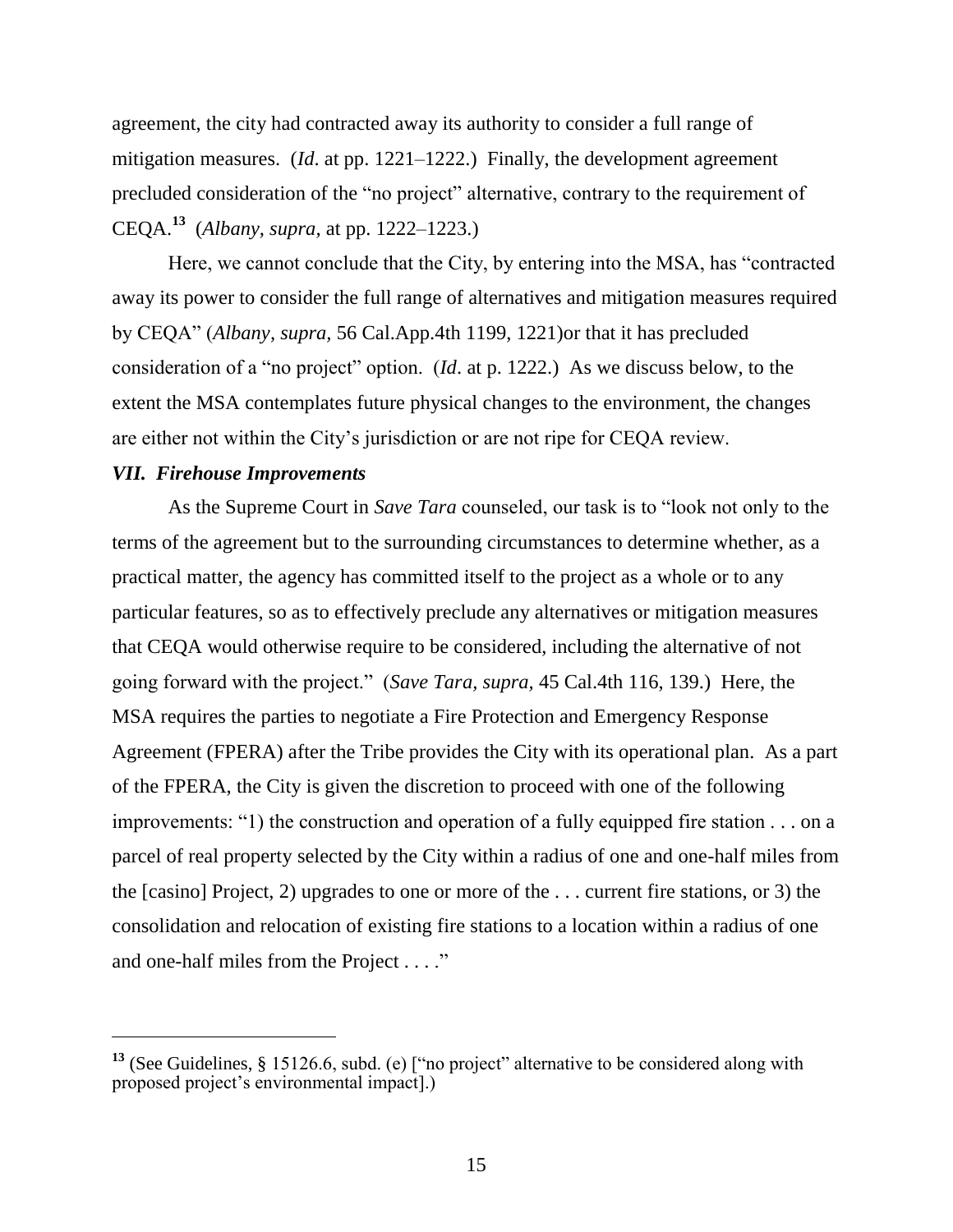Plaintiffs claim the MSA"s commitments governing firehouse improvements are subject to CEQA review because they are reasonably likely to create physical changes to the environment. They claim the MSA sets a definite course of action because it commits the City to selecting one of the three options mentioned for fire improvements, thereby precluding consideration of the " "no project" alternative." Relying on *Amador, supra,* they claim the MSA does not allow the City to refuse to provide fire protection improvements "to serve the casino project." Plaintiffs also claim the casino project was "fully formulated" at the time the MSA was drafted and that the City did not lack any information needed to perform a CEQA review. The City claims that the MSA merely requires the City and the Tribe to negotiate firehouse improvements and their funding, without dictating which improvements will be adopted. The City asserts that the parameters of any improvements will remain unknown until the Tribe and the City negotiate that agreement as part of the FPERA, if and after the casino project is approved.

The Supreme Court clarified in *Save Tara* that "An agency cannot be deemed to have approved a project . . . unless the proposal before it is well enough defined 'to provide meaningful information for environmental assessment." [Citation.]" (*Save Tara, supra,* 45 Cal.4th 116, 139.) Here, the MSA merely sets the stage for future negotiations to establish the FPERA. Additionally, the MSA specifically states: "Nothing in this Agreement shall be construed to constitute approval of development plans for a Station design, development, and construction of which shall conform to all applicable laws." The agreement does not specify a site for any of the proposed physical improvements described therein, beyond that they would occur within a certain radius of the casino. As a practical matter, we find it difficult to conceive of how an EIR could be used to sensibly evaluate a project that has not yet been assigned a physical location. As stated in *McCloud*: "At the current planning stage of this proposed project, preparation of an EIR would be premature. Any analysis of potential environmental impacts would be wholly speculative and essentially meaningless." (*McCloud, supra*, 147 Cal.App.4th 181, 197.) The three firehouse options at this point are simply too vague to trigger CEQA review.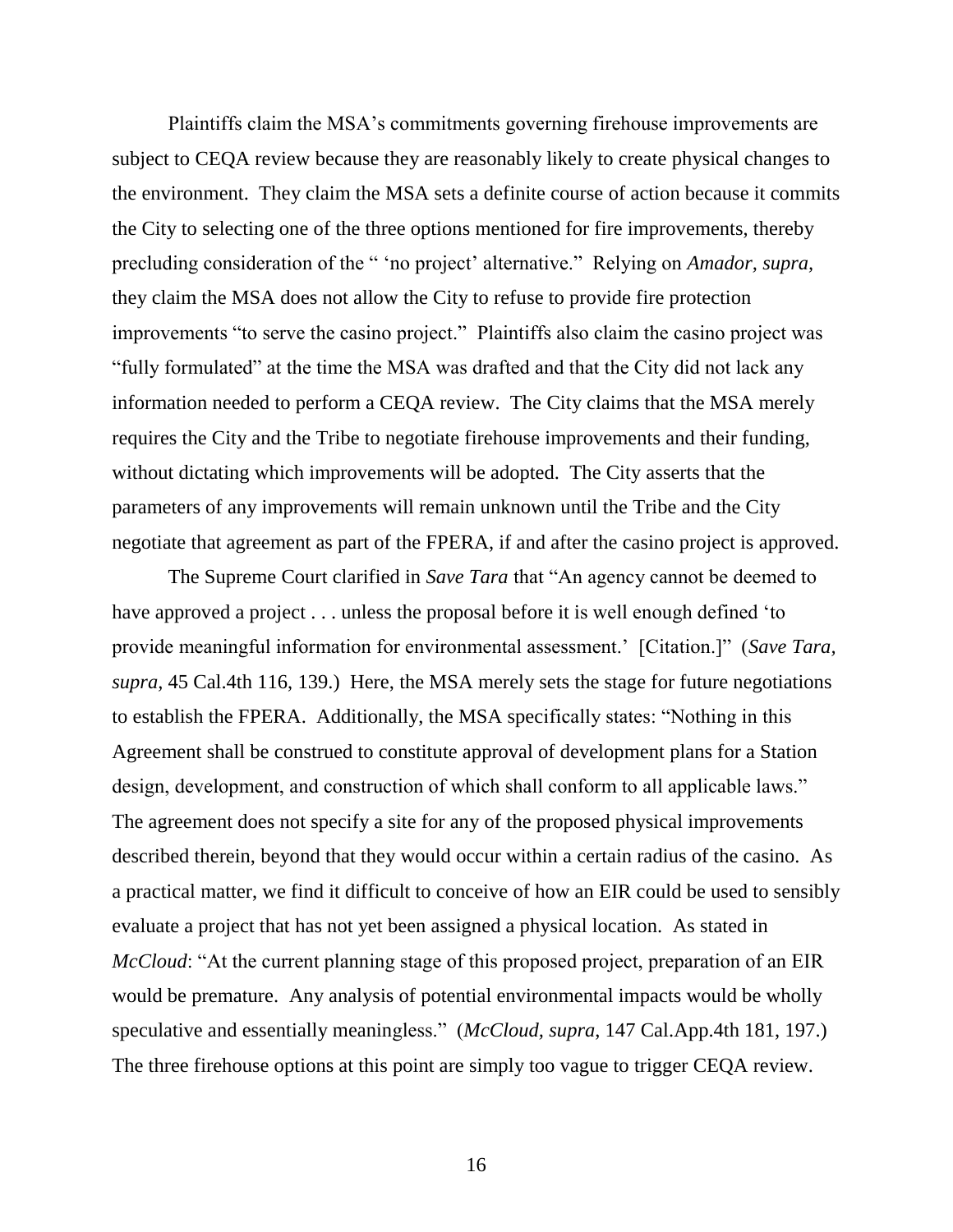Plaintiffs claim the MSA effectively "paints the agency into a corner." We disagree. The obligations that the City undertook pursuant to the MSA, merely agreeing to set up the FPERA, are much less onerous than the obligations undertaken by the cities in *Save Tara* and *Amador.* Nor does it appear that the City is absolutely required to undertake any of the three firehouse options. Section 7.1(2) of the MSA expressly provides that nothing in the MSA constitutes any commitment by the City to develop, construct, or improve any facilities or to issue any permit or entitlement for use.

# *VIII. Transportation Improvements*

Section 2.6(b)(1) of the MSA provides: "Unless adequate mitigation can be achieved by the location of driveways or other design features of the Project as reasonably determined by the City, the Tribe shall, at its sole cost, add a left-turn lane on the west-bound Parr Blvd. approach to the Richmond Parkway, provide two west-bound through lanes between the main entrance to the Gaming Facility and Richmond Parkway shall widen Parr Blvd. to three lanes in the west-bound approach to the Richmond Parkway intersection, and make associated modifications to the traffic signal." The Tribe also agreed to provide shuttle bus service and paint bike path striping on one designated street. The Tribe further agreed to install a bike rack and build a sidewalk on a portion of its property.

Plaintiffs claim the MSA"s commitments governing transportation improvements are subject to CEQA review. The City disagrees, noting that most of these improvements had already been arrived at as part of the federal DEIS process.

We first observe that it does not appear any of the traffic improvements specified in this provision are within the City"s boundaries. Further, as the City notes, most of these improvements were included in the DEIS that the Tribe prepared for the BIA. Thus, it is unclear to us that the City is the governmental entity that has "agreed" to allow the Tribe to construct these traffic improvements. Plaintiffs speculate that because some of the proposed improvements are adjacent to the City "it [the City] may in fact become the agency that will build or accept these improvements." Such speculation is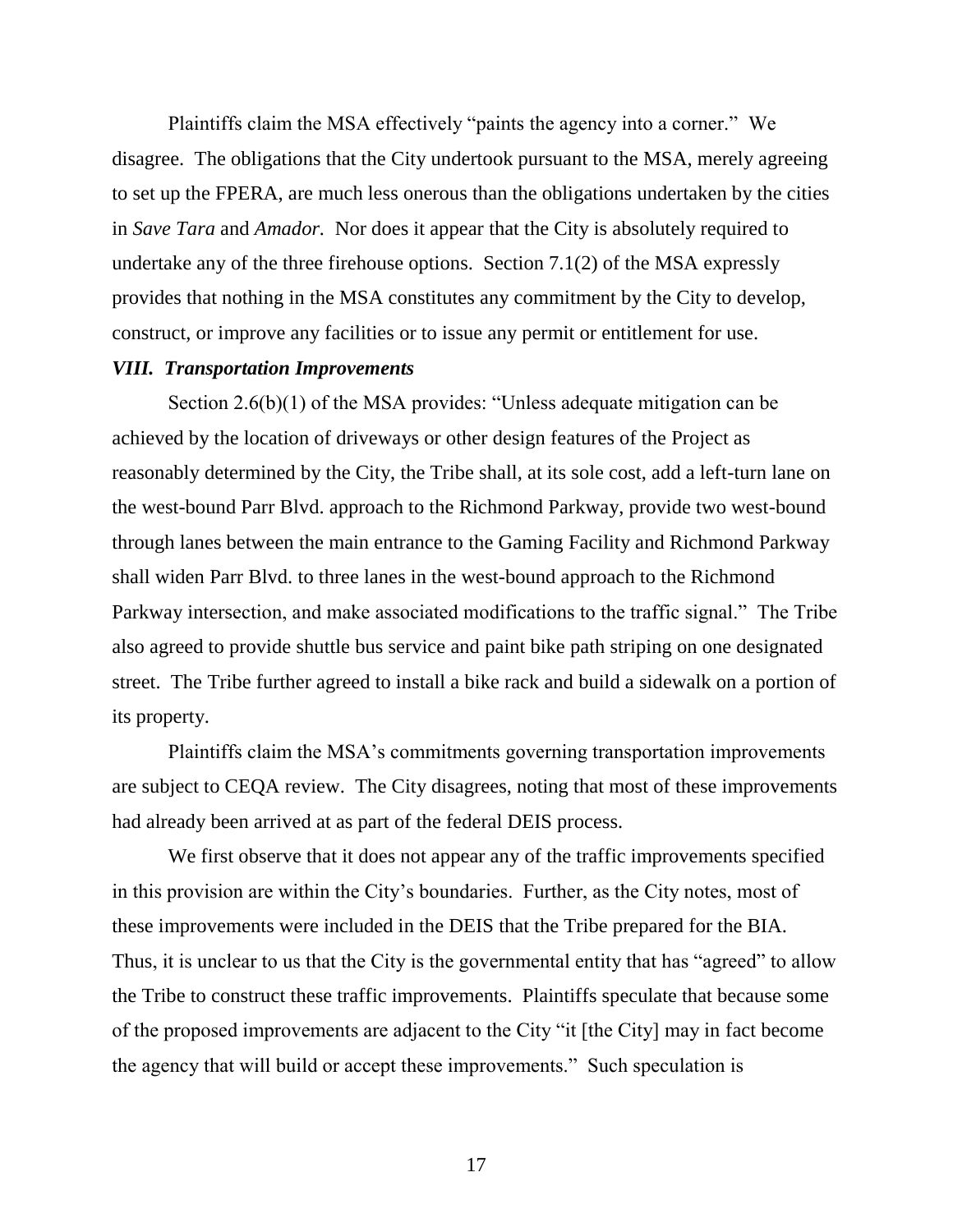insufficient evidence that the City itself is committed to going forward with the proposed traffic improvements or that it is the appropriate agency to conduct CEQA review.

As we have concluded the trial court erred in invalidating the MSA, we need not address the City"s argument that the court should have allowed the City to modify the MSA to address the court's concerns.

### **DISPOSITION**

The judgment granting plaintiffs' petition for writ of mandate and requiring the agreement between the City and the Tribe to be vacated, set aside, and voided is reversed. The matter is remanded to the trial court with directions to enter a new judgment denying plaintiffs" petition for writ of mandate.

Appellant will recover costs on appeal.

Dondero, J.

We concur:

Marchiano, P. J.

Margulies, J.